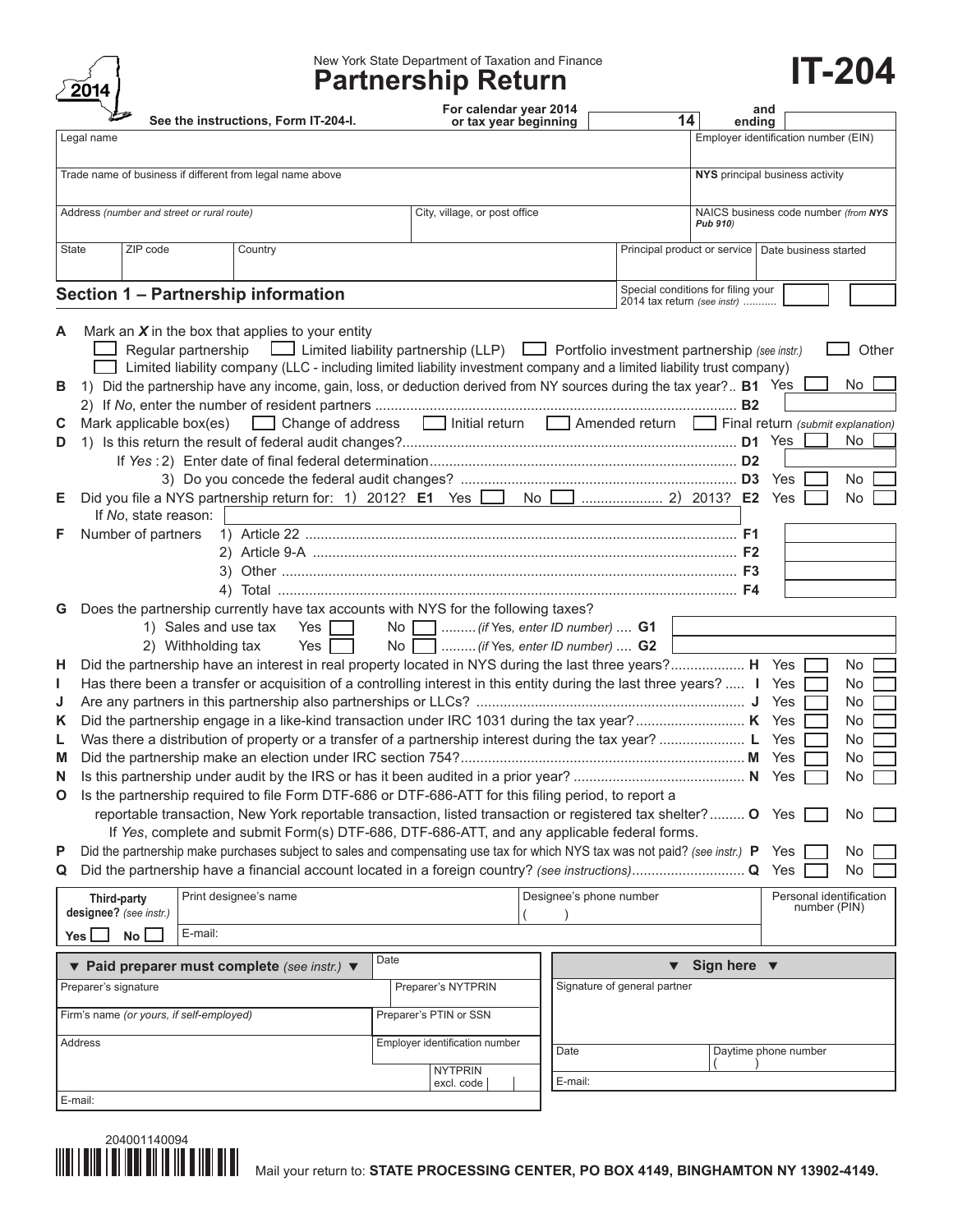**Page 2** of 8 **IT-204** (2014)

# **Section 2 – Federal ordinary business income (loss)**

#### **Part 1 – Income from federal Form 1065**

|     |                                                                                                                       | $\mathbf{1}$   |                 |      |
|-----|-----------------------------------------------------------------------------------------------------------------------|----------------|-----------------|------|
|     |                                                                                                                       | 2 <sup>1</sup> |                 |      |
| 3   |                                                                                                                       |                | 3               |      |
| 4   |                                                                                                                       |                | 4               |      |
| 5   |                                                                                                                       |                | 5               |      |
|     | Ordinary income (loss) from other partnerships, estates, and trusts (submit statement)                                |                | 6               |      |
|     |                                                                                                                       |                | $\overline{7}$  |      |
|     | Net gain (loss) from federal Form 4797, Part II, line 17 (submit federal Form 4797)                                   |                | 8               |      |
| 9   |                                                                                                                       |                | 9               |      |
|     |                                                                                                                       |                | 10              |      |
|     | Part 2 - Deductions from federal Form 1065                                                                            |                |                 |      |
|     |                                                                                                                       |                | 11              |      |
|     |                                                                                                                       |                | 12              |      |
|     |                                                                                                                       |                | 13              |      |
|     |                                                                                                                       |                | 14              |      |
|     |                                                                                                                       |                | 15              |      |
| 16. |                                                                                                                       |                | 16              |      |
|     |                                                                                                                       |                | 17              |      |
|     |                                                                                                                       |                |                 |      |
| 18  |                                                                                                                       |                |                 |      |
|     | 19 Depreciation reported on federal Form 1125-A                                                                       |                |                 |      |
|     |                                                                                                                       |                |                 |      |
|     |                                                                                                                       |                | 20              |      |
| 21  |                                                                                                                       |                | 21              |      |
|     |                                                                                                                       |                | 22              |      |
|     |                                                                                                                       |                | 23              |      |
|     |                                                                                                                       |                | 24              |      |
|     |                                                                                                                       |                | 25              |      |
|     |                                                                                                                       |                | 26              |      |
|     | Section 3 - Cost of goods sold (from federal Form 1125-A; see instructions)                                           |                |                 |      |
|     |                                                                                                                       |                |                 |      |
|     |                                                                                                                       |                | 27              |      |
|     |                                                                                                                       |                | 28              |      |
|     |                                                                                                                       |                | 29              |      |
|     |                                                                                                                       |                | 30              |      |
|     |                                                                                                                       |                | 31              |      |
|     |                                                                                                                       |                | 32              |      |
|     |                                                                                                                       |                | 33              |      |
|     |                                                                                                                       |                |                 |      |
|     | 35 Methods used for valuing closing inventory (mark an X in applicable boxes)                                         |                |                 |      |
|     | Lower of cost or market<br>Cost                                                                                       |                |                 |      |
|     |                                                                                                                       |                |                 |      |
|     |                                                                                                                       |                |                 |      |
|     |                                                                                                                       |                |                 | No   |
|     | 37a Was LIFO inventory method adopted this tax year for any goods? (if Yes, submit federal Form 970.) Yes             |                |                 | No   |
|     | 37b If the LIFO inventory method was used for this tax year, enter the amount of closing inventory                    |                |                 |      |
|     |                                                                                                                       |                | 37 <sub>b</sub> |      |
|     |                                                                                                                       |                |                 |      |
|     | 38 Do the rules of IRC section 263A (for property produced or acquired for resale) apply to the partnership?  Yes<br> |                |                 | No L |

| <b>38</b> Do the rules of IRC section 263A (for property produced or acquired for resale) apply to the partnership? Yes <b>L</b> No <b>L</b> |  |
|----------------------------------------------------------------------------------------------------------------------------------------------|--|
| 39 Was there any change in determining quantities, cost, or valuations between opening and closing inventory? Yes<br>No                      |  |
|                                                                                                                                              |  |

If *Yes*, explain

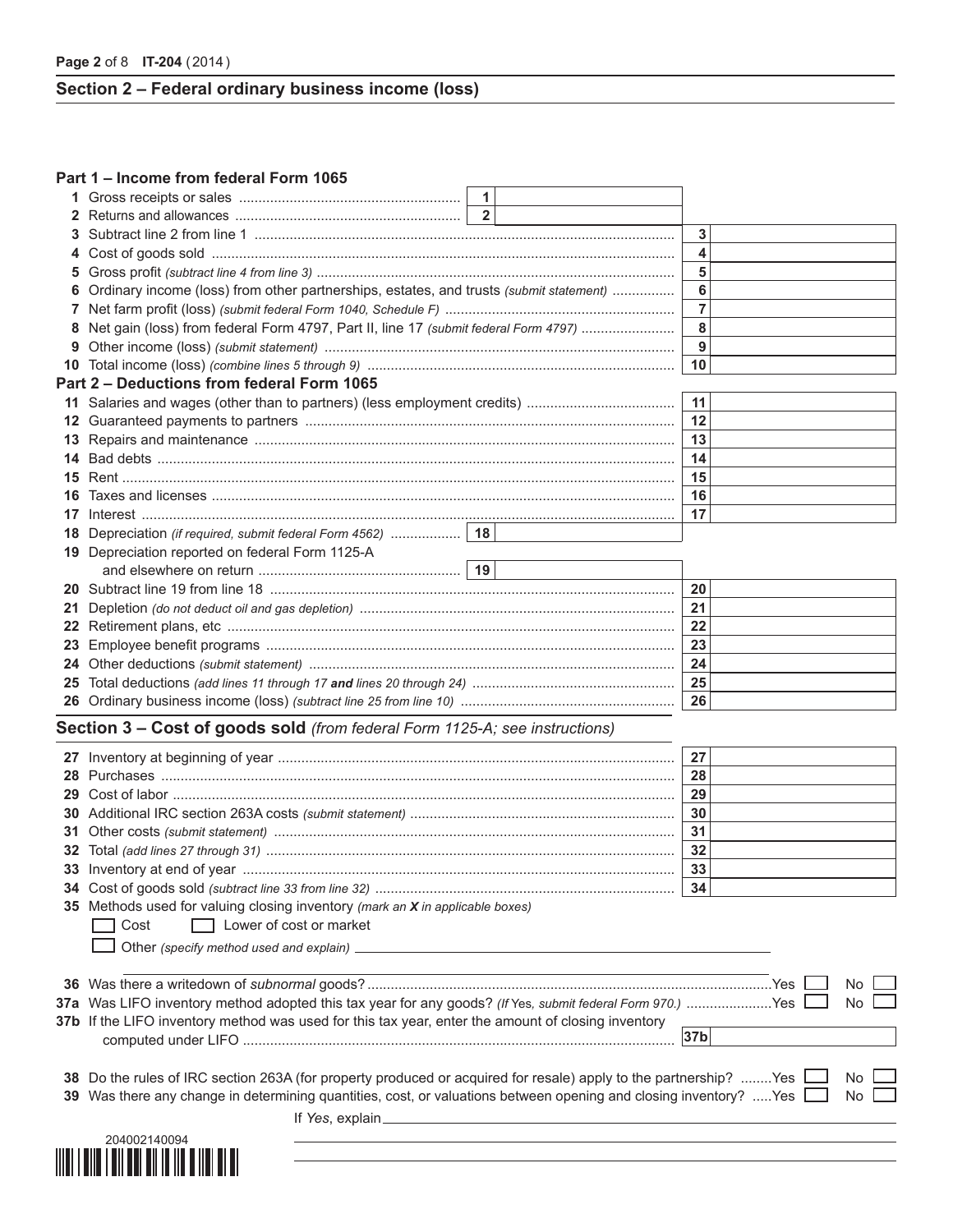# **Section 4 – Balance sheets per books** *(from federal Form 1065, Schedule L)*

T

| <b>Assets</b> |                                                               |     | <b>Beginning of tax year</b> |     | End of tax year |     |  |  |
|---------------|---------------------------------------------------------------|-----|------------------------------|-----|-----------------|-----|--|--|
|               |                                                               |     | (a)                          | (b) | (c)             | (d) |  |  |
|               |                                                               | 40  |                              |     |                 |     |  |  |
|               | 41 Trade notes and accounts<br>receivable                     | 41  |                              |     |                 |     |  |  |
|               | 42 Less allowances for bad<br>debts                           | 42  |                              |     |                 |     |  |  |
|               | 43 Inventories                                                | 43  |                              |     |                 |     |  |  |
|               | 44 U.S. government obligations                                | 44  |                              |     |                 |     |  |  |
|               | 45 Tax-exempt securities                                      | 45  |                              |     |                 |     |  |  |
|               | 46 Other current assets (submit<br>statement)                 | 46  |                              |     |                 |     |  |  |
|               | 47a Loans to partners (or<br>persons related to partners) 47a |     |                              |     |                 |     |  |  |
|               | 47b Mortgage and real estate<br>loans                         | 47b |                              |     |                 |     |  |  |
|               | 48 Other investments (submit<br>statement)                    | 48  |                              |     |                 |     |  |  |
|               | 49 Buildings and other<br>depreciable assets                  | 49  |                              |     |                 |     |  |  |
|               | 50 Less accumulated<br>depreciation                           | 50  |                              |     |                 |     |  |  |
|               | 51 Depletable assets                                          | 51  |                              |     |                 |     |  |  |
|               | 52 Less accumulated depletion                                 | 52  |                              |     |                 |     |  |  |
|               | 53 Land (net any amortization)                                | 53  |                              |     |                 |     |  |  |
|               | 54 Intangible assets<br>(amortizable only)                    | 54  |                              |     |                 |     |  |  |
|               | 55 Less accumulated<br>amortization                           | 55  |                              |     |                 |     |  |  |
|               | 56 Other assets (submit<br>statement)                         | 56  |                              |     |                 |     |  |  |
|               | <b>57</b> Total assets                                        | 57  |                              |     |                 |     |  |  |

| <b>Liabilities and capital</b>      |    | <b>Beginning of tax year</b> |     | End of tax year |     |
|-------------------------------------|----|------------------------------|-----|-----------------|-----|
|                                     |    | (a)                          | (b) | (c)             | (d) |
| 58 Accounts payable                 | 58 |                              |     |                 |     |
| 59 Mortgages, notes, bonds          |    |                              |     |                 |     |
| payable in less than                |    |                              |     |                 |     |
| 59                                  |    |                              |     |                 |     |
| <b>60</b> Other current liabilities |    |                              |     |                 |     |
| 60<br>$(submit statement)$          |    |                              |     |                 |     |
| 61<br>61 All nonrecourse loans      |    |                              |     |                 |     |
| 62a Loans from partners (or         |    |                              |     |                 |     |
| persons related to partners) 62a    |    |                              |     |                 |     |
| 62b Mortgages, notes, bonds         |    |                              |     |                 |     |
| payable in one year or more 62b     |    |                              |     |                 |     |
| 63 Other liabilities (submit        |    |                              |     |                 |     |
| statement)                          | 63 |                              |     |                 |     |
| 64 Partners' capital accounts       | 64 |                              |     |                 |     |
| 65 Total liabilities and capital    | 65 |                              |     |                 |     |

T

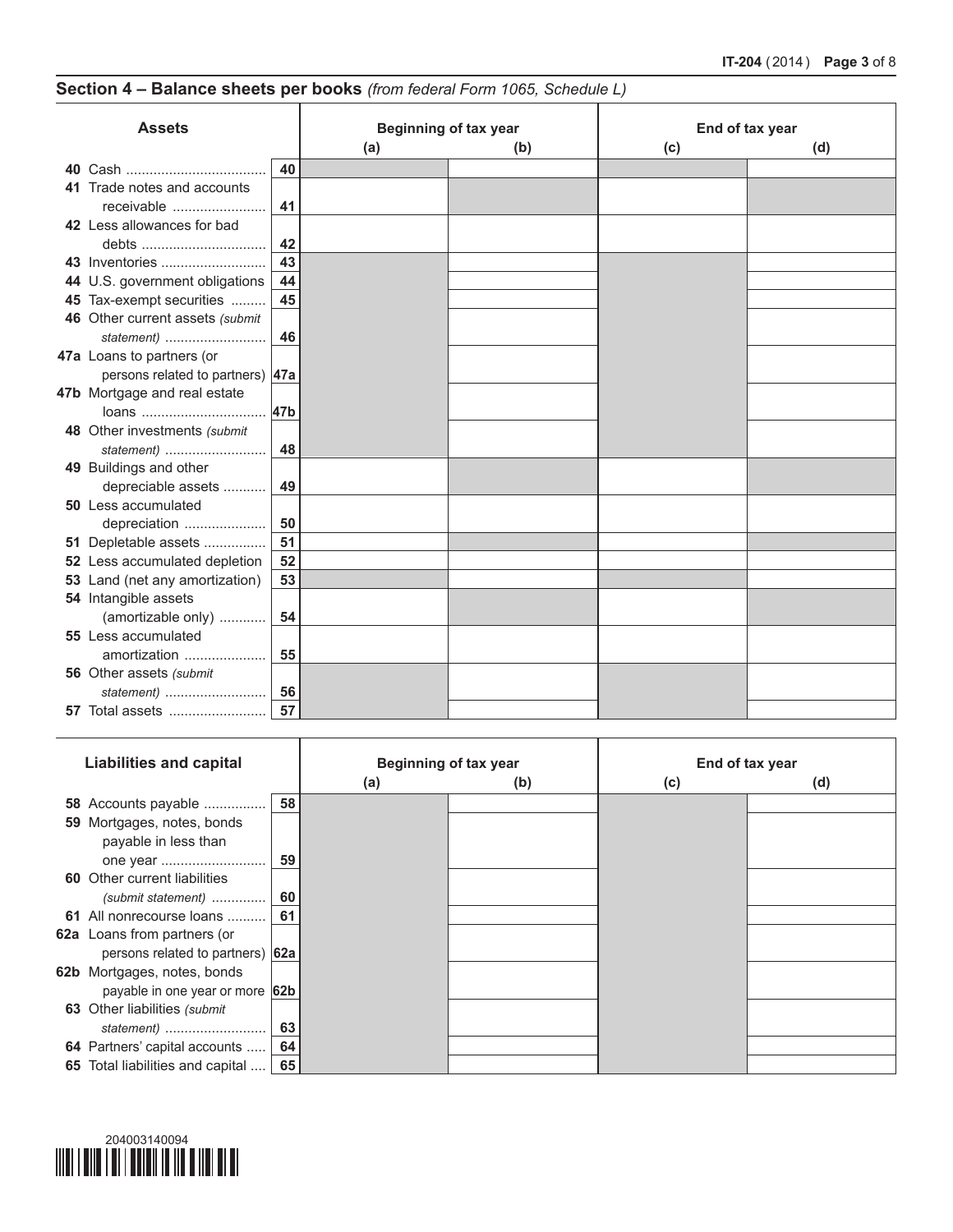#### **Page 4** of 8 **IT-204** (2014)

**Section 5 – Reconciliation of income (loss) per books with income (loss) per return** *(From federal Form* 1065, *Schedule M-1; see instructions.* If *Schedule M-3* was filed, mark an **X** in the box  $\Box$ ; *file Schedule M-3 and any related documents with Form IT-204; skip Section 5 and continue with Section 6.)*

|    |                                                                                           | 66 |
|----|-------------------------------------------------------------------------------------------|----|
|    | 67 Income included on return not recorded on books this year, from Schedule M-1, line 2   | 67 |
|    | Identify:                                                                                 |    |
|    |                                                                                           |    |
|    |                                                                                           |    |
| 68 |                                                                                           | 68 |
|    | 69 Expenses recorded on books this year not included on return, from Schedule M-1, line 4 | 69 |
|    | Identify:                                                                                 |    |
|    |                                                                                           |    |
|    |                                                                                           |    |
|    |                                                                                           | 70 |
|    | 71 Income recorded on books this year not included on return,                             |    |
|    | 71                                                                                        |    |
|    |                                                                                           |    |
|    | Identify:                                                                                 |    |
|    |                                                                                           |    |
|    |                                                                                           |    |
|    | 72 Deductions included on return not charged against book                                 |    |
|    | income this year, from Schedule M-1, line 7<br>72                                         |    |
|    | Identify:                                                                                 |    |
|    |                                                                                           |    |
|    |                                                                                           |    |
|    |                                                                                           | 73 |
|    |                                                                                           |    |
|    |                                                                                           | 74 |
|    |                                                                                           |    |
|    |                                                                                           |    |
|    | Section 6 - Analysis of partners' capital accounts (from federal Form 1065, Schedule M-2) |    |
|    |                                                                                           |    |
|    |                                                                                           | 75 |
| 76 |                                                                                           | 76 |
|    |                                                                                           | 77 |
|    |                                                                                           |    |
|    |                                                                                           | 78 |
|    |                                                                                           | 79 |
|    | Identify:                                                                                 |    |
|    |                                                                                           |    |
|    |                                                                                           |    |
|    | 80 Add lines 75 through 79                                                                | 80 |
|    | 81                                                                                        |    |
|    |                                                                                           |    |
| 82 | 82                                                                                        |    |
|    | 83                                                                                        |    |
|    | Identify:                                                                                 |    |
|    |                                                                                           |    |
|    |                                                                                           |    |
|    |                                                                                           |    |
|    |                                                                                           | 84 |
|    |                                                                                           | 85 |

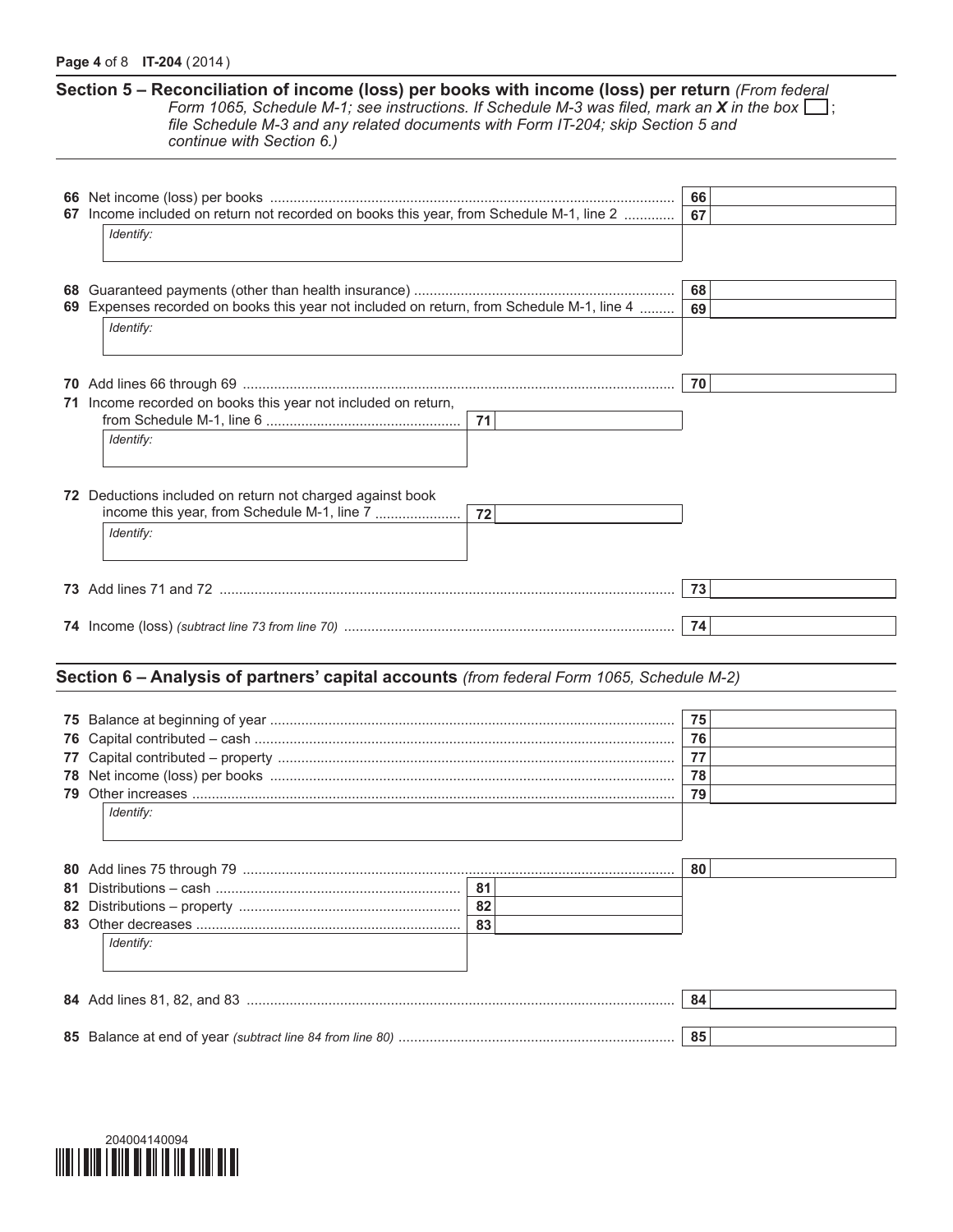| Section 7 - Partners' share of income, deductions, etc. (from federal Form 1065, Schedule K) |  |  |  |
|----------------------------------------------------------------------------------------------|--|--|--|
|----------------------------------------------------------------------------------------------|--|--|--|

|    | Partners' distributive share items |     |  |
|----|------------------------------------|-----|--|
|    |                                    | 86  |  |
| 87 |                                    | 87  |  |
|    |                                    |     |  |
|    |                                    |     |  |
| 89 |                                    | 89  |  |
| 90 |                                    | 90  |  |
| 91 |                                    | 91  |  |
| 92 |                                    | 92  |  |
|    |                                    | 93  |  |
|    |                                    | 94  |  |
| 95 |                                    | 95  |  |
|    |                                    | 96  |  |
| 97 |                                    | 97  |  |
|    | Identify:                          |     |  |
| 98 |                                    | 98  |  |
| 99 |                                    | 99  |  |
|    | Identify:                          |     |  |
|    |                                    | 100 |  |

|                                                                                                         | 101 |  |
|---------------------------------------------------------------------------------------------------------|-----|--|
|                                                                                                         |     |  |
|                                                                                                         | 103 |  |
|                                                                                                         | 104 |  |
| 105 Other items not included above that are required to be reported separately to partners (see instr.) | 105 |  |
| Identify:                                                                                               |     |  |
|                                                                                                         |     |  |

# **Analysis of net income (loss)**

| 106 Enter amount from federal Form 1065, Analysis of Net Income (Loss), line 1  106 |  |
|-------------------------------------------------------------------------------------|--|

# **Analysis by type of partner**

|                  | Corporate | Individual<br>(active) | Individual<br>(passive) | D<br>Partnership | Exempt<br>organization | Nominee/other |
|------------------|-----------|------------------------|-------------------------|------------------|------------------------|---------------|
| General partners |           |                        |                         |                  |                        |               |
| Limited partners |           |                        |                         |                  |                        |               |

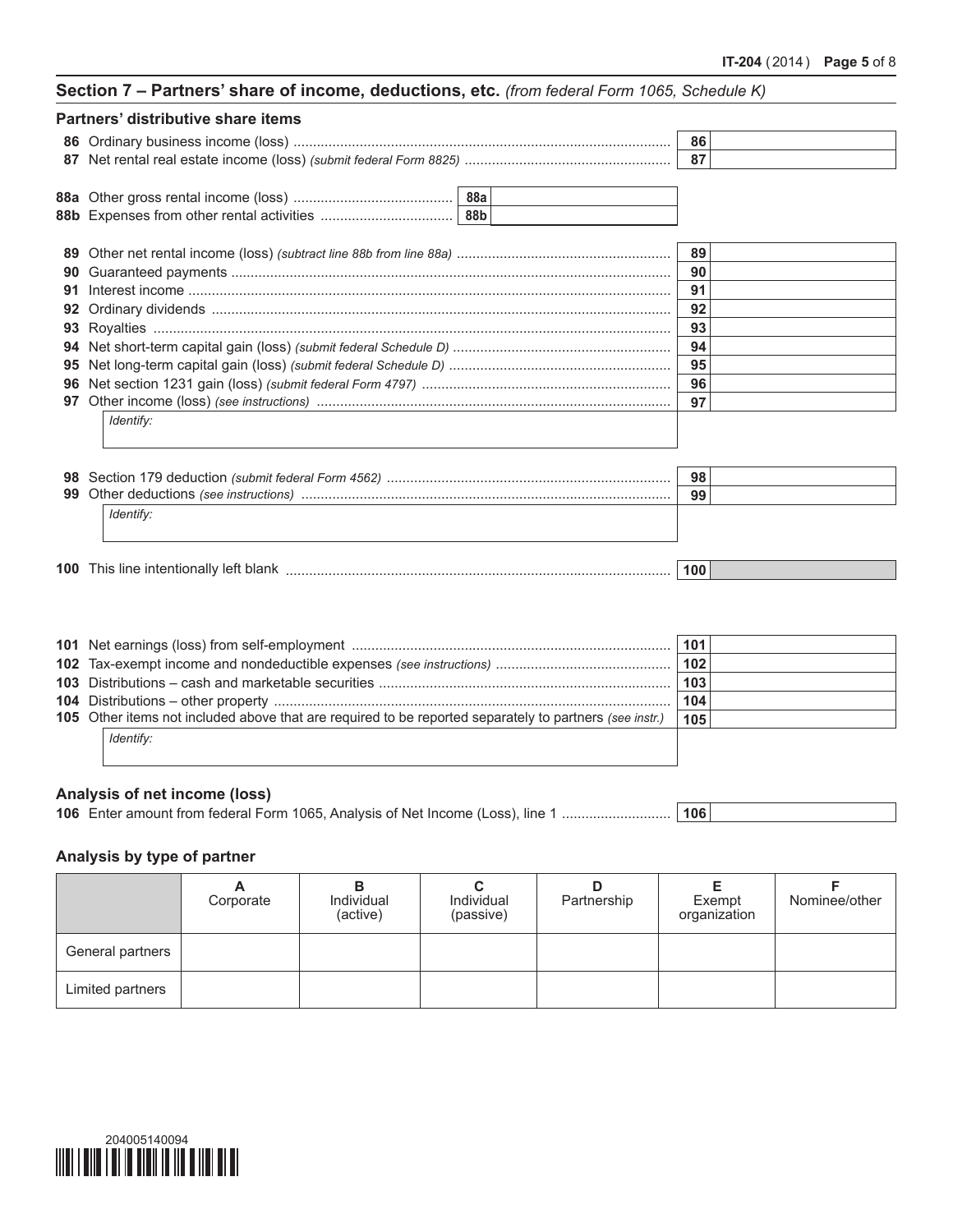# **Section 8 – New York modifications** *(see instructions)*

**107** This line intentionally left blank

**108** Total addition modifications *(from Form IT-225, line 9)* ................................................................. **108**

**109** This line intentionally left blank

| 110 Total subtraction modifications (from Form IT-225, line 18) |  |
|-----------------------------------------------------------------|--|
|                                                                 |  |

**111** Additions to federal itemized deductions

|                  | Letter | <b>Amount</b> |
|------------------|--------|---------------|
| 111a             |        |               |
| 111 <sub>b</sub> |        |               |
| 111c             |        |               |
| 111d             |        |               |
| 111e             |        |               |
| 111f             |        |               |

**112** Total additions to federal itemized deductions *(add lines 111a through 111f)* ................................ **112**

**113** Subtractions from federal itemized deductions

|      | Letter | <b>Amount</b> |
|------|--------|---------------|
| 113a |        |               |
| 113b |        |               |
| 113c |        |               |
| 113d |        |               |
| 113e |        |               |
| 113f |        |               |

| 114 Total subtractions from federal itemized deductions (add lines 113a through 113f) |     |
|---------------------------------------------------------------------------------------|-----|
|                                                                                       |     |
| <b>115</b> This line intentionally left blank                                         | 115 |

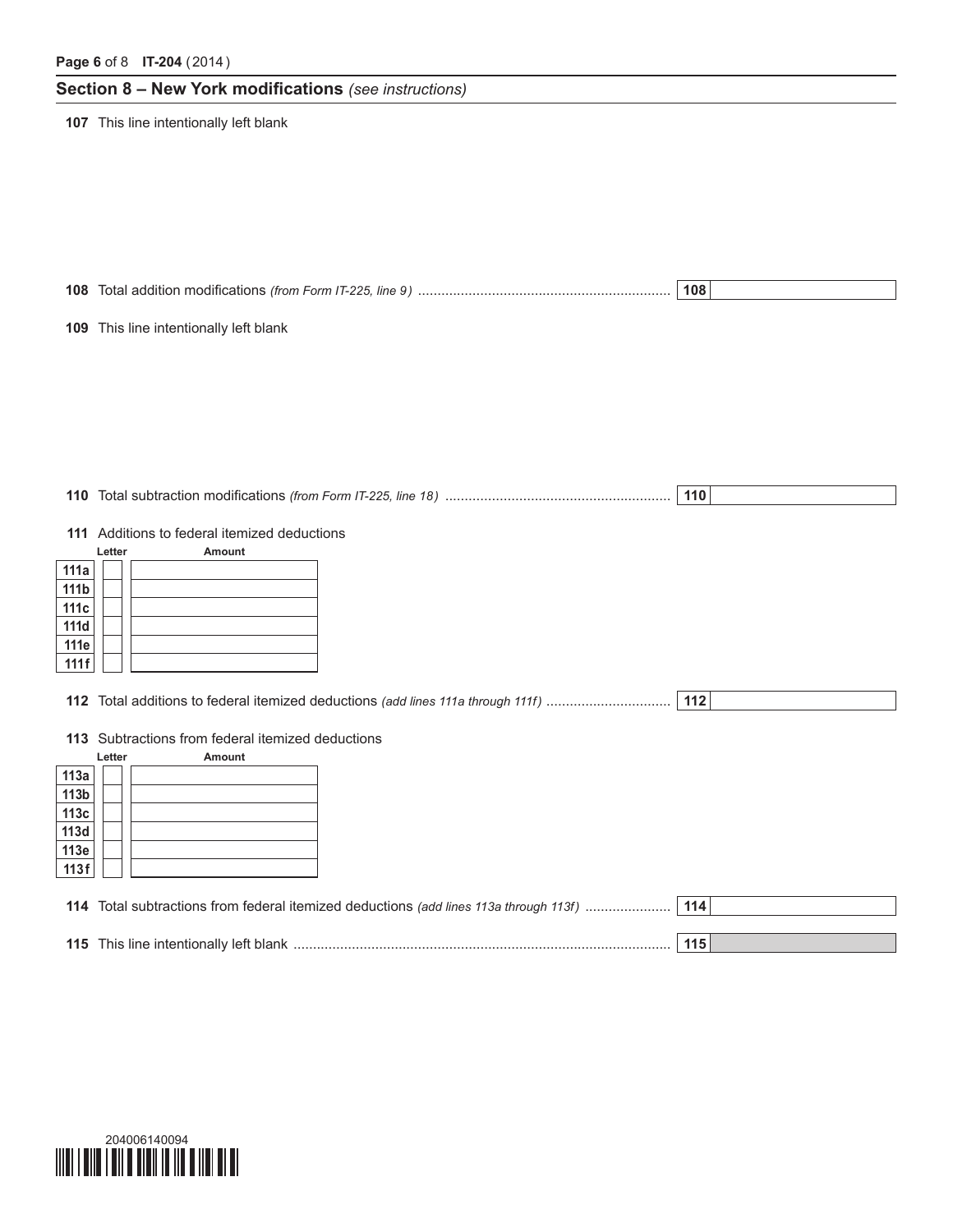# **Section 9 – Other information**

|                                                                                                                                                                                                                                               | <b>Yes</b> |  |
|-----------------------------------------------------------------------------------------------------------------------------------------------------------------------------------------------------------------------------------------------|------------|--|
| 117b Enter the nine-digit tax identification number associated with your group return, if one is filed for this partnership 117b<br>117c Is this partnership a partner in another partnership or LLC? (If Yes, list the names and EINs below; | Yes,       |  |

| Name of entity | <b>EIN</b> |
|----------------|------------|
|                |            |
|                |            |
|                |            |
|                |            |
|                |            |

# **Section 10 – New York allocation schedule**

**Part 1 –** List all places, both in and out of NYS, where the partnership carries on business *(submit additional sheets if necessary)*

| Street address | City and state | Description (see instructions) |
|----------------|----------------|--------------------------------|
|                |                |                                |
|                |                |                                |
|                |                |                                |
|                |                |                                |
|                |                |                                |

**118** Do books and records reflect income earned in New York? *(If* Yes*, do not complete Part 2.)*.................................. Yes No

**Part 2 –** Formula basis allocation of income if books and records do not reflect income earned in New York

| Items used as factors                     | $A - \text{Totals} - \text{in}$ and out of NYS | <b>B</b> – New York State amounts                                                                                         | $C -$ Percent col. B |
|-------------------------------------------|------------------------------------------------|---------------------------------------------------------------------------------------------------------------------------|----------------------|
| Property percentage (see inst.)           | <b>Dollars</b>                                 | <b>Dollars</b>                                                                                                            | is of col. A         |
| 119 Real property owned                   | 119                                            | 119                                                                                                                       |                      |
| 120 Real property rented from others      | 120                                            | 120                                                                                                                       |                      |
| 121 Tangible personal property owned      | 121                                            | 121                                                                                                                       |                      |
| 122 Property percentage (add lines 119,   |                                                |                                                                                                                           |                      |
| 120, and 121; see instr.)                 | 122                                            | 122                                                                                                                       | $\%$<br>122          |
| 123 Payroll percentage (see instr.)   123 |                                                | 123                                                                                                                       | $\frac{0}{0}$<br>123 |
| 124 Gross income percentage               |                                                |                                                                                                                           |                      |
|                                           |                                                | 124                                                                                                                       | $\frac{0}{0}$<br>124 |
|                                           |                                                |                                                                                                                           | $\frac{0}{0}$<br>125 |
|                                           |                                                | 126 Business allocation percentage (divide line 125 by three or by actual number of percentages if less than three)   126 | $\frac{0}{0}$        |
|                                           |                                                |                                                                                                                           |                      |

#### **Section 11 – Partners' credit information** *(see instructions)*

| Has the partnership (or an entity of which the partnership is an owner) been convicted of Bribery |     |    |  |
|---------------------------------------------------------------------------------------------------|-----|----|--|
| Involving Public Servants and Related Offenses, Corrupting the Government, or Defrauding the      |     |    |  |
|                                                                                                   | Yes | No |  |